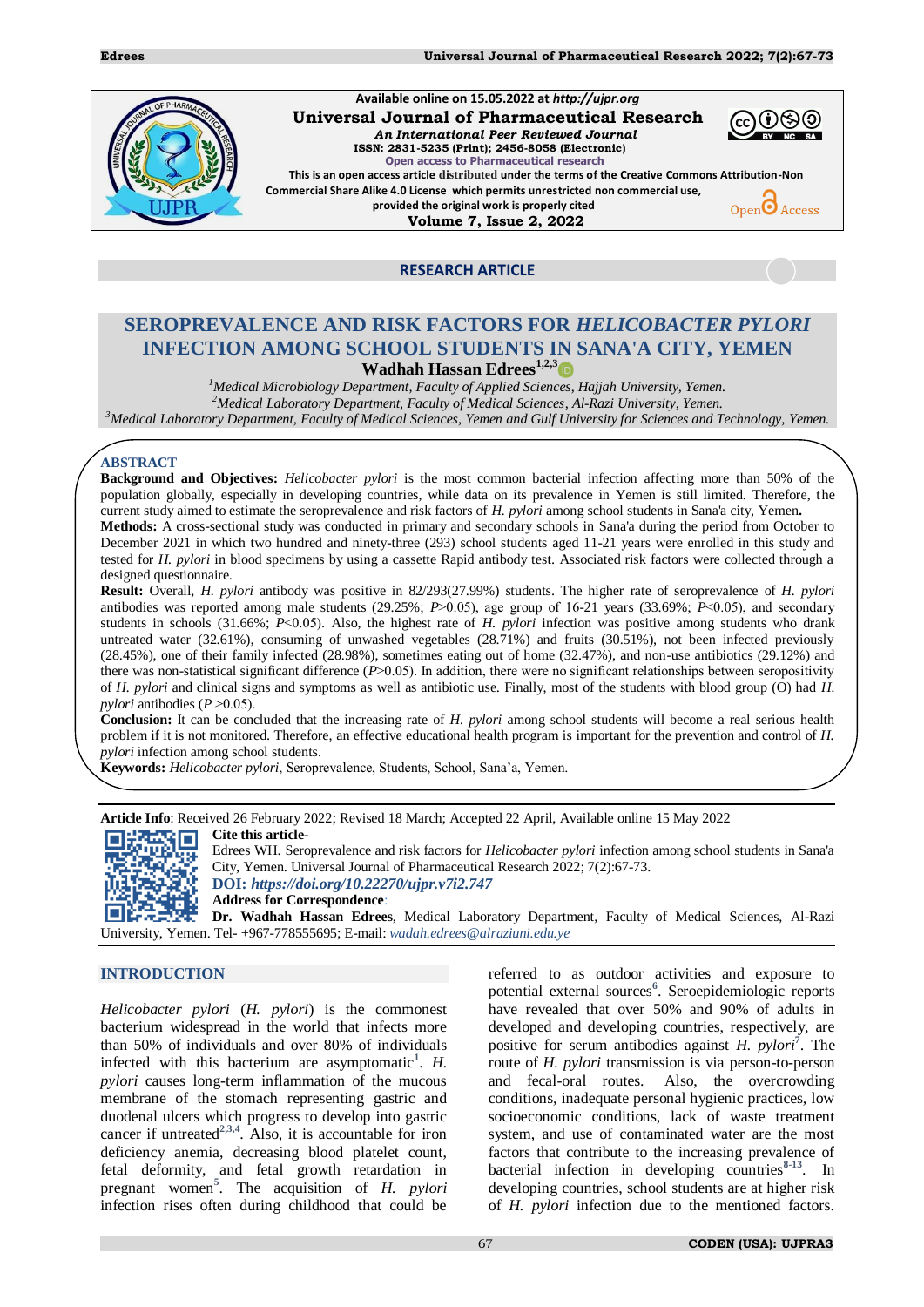Numerous studies documented the frequency of *H. pylori* infection among school students in several countries. In Nigeria, Mynepalli *et al*., **[14](#page-5-1)** found 59% of participating school students had *H. pylori* infection. Also, it was found that 23.6% of examined school students were positive for *H. pylori* infection in Poland**[15](#page-5-2)** . In Yemen, the seroprevalence of *H. pylori* antibodies among children was 9%. The prevalence according to age varied from 0% in children under 2 years to 12.5% in age group 9-10 years. In addition there was a correlation between the amounts of positive antibodies and increasing age. The prevalence rate of *H. pylori* antibodies was also significantly associated with the practice of drinking water from reused plastic jerry cans, with poor mouth hygiene and with coinfection by intestinal parasite[s](#page-4-5)**<sup>6</sup>** , but no study has been reported so far among schoolchildren. Therefore, the current study aimed to detect *H. pylori* infection among school students in Sana'a city, Yemen.

# **MATERIALS AND METHODS**

### **Study area and period**

This study is a cross-sectional study carried out at primary and secondary schools in Al-Meaen and Al-Thourah districts during the period from October to December 2021.

### **Sample size**

Two hundred and ninety-three (293) blood specimens were randomly sampled from school students aged between 11-21 years old who attending the primary and secondary schools in Sana'a city.

### **Data collection**

The required data were collected from enrolled school students by using a structured questionnaire. The data that included in the questionnaire such as gender, age, study level, parents' educational status, family size, source of drinking water, consumption of raw vegetables and fruits, hand washing after defecation, infected previously, one of your family infected, and eating food out home were interviewed. Also, the clinical signs and symptoms such as heartburn, nausea,

regurgitation, heartburn and regurgitation, abdominal pain, and weight loss as well as antibiotics used were obtained. The questionnaire was constructed in Arabic and translated into English. The students have voluntarily participated into this study. The age group was divided into a group that included; children (11-15 years) and adolescents (16-21 years).

### **Inclusion and exclusion criteria**

The students who signed informed consent and delivered blood specimens were included. In contrast, the students who refused to full the questionnaire and sign the informed consent were excluded.

# **Specimen's collection and examination**

About five mL of blood specimens were sampled from each student by venipuncture and transferred into a clean tube containing no anticoagulant. The detection of *H. pylori* antibody was performed by using the rapid test of ACON *H. pylori* Ab Test Cassette (ACON Laboratories, Inc, USA). One drop of whole blood was placed cassette test. Also, the blood group was assessed for each student.

### **Ethical statement**

The ethical declaration of the this work was permitted by the Ethics Committee of the Gulf University For Science and Technology, Yemen and authorized by the Education office that belong to Sana'a capital of Yemen. Additional, the consent form that signed by the participants or investigator teams was obtained.

### **Statistical analysis**

The data were statistically analyzed using SPSS program (SPSS version 18.0). A significant difference between the variables was determined by *P*-value (<0.05) that was considered statistically significant.

# **RESULTS**

# **Participated characteristics**

In present result, 53.54% of the study participants were female students and 62.8% are between 16-21 years old. And (67.9%) of participants were studying in high school. (35.49%) of students' parents hold a high school certificate.

| raoic repoció acuiographic or schoolchilaren participating in a staa je |               |                 |                                           |                |                 |
|-------------------------------------------------------------------------|---------------|-----------------|-------------------------------------------|----------------|-----------------|
| <b>Variables</b>                                                        |               | <b>Examined</b> | <b>Variables</b>                          |                | <b>Examined</b> |
|                                                                         |               | No. $(\% )$     |                                           |                | No. (%)         |
| Gender                                                                  | Male          | 137(46.76)      | Consumption of raw                        | Yes            | 101(34.47)      |
|                                                                         | Female        | 156(53.24)      | vegetables                                | No             | 192(65.53)      |
| Age                                                                     | $11 - 15$     | 109(37.20)      | Consumption of raw                        | Yes            | 118(40.27)      |
| (in years)                                                              | 16-21         | 184(62.80)      | fruits                                    | No             | 175(59.73)      |
| Study level                                                             | Primary       | 94(32.1)        | Hand washing after<br>defecation          | Water and soap | 238(81.23)      |
|                                                                         | Secondary     | 199(67.9)       |                                           | Water only     | 55(18.77)       |
| Parents'<br>educational<br>status                                       | Illiterate    | 51(17.41)       | Infected previously<br>One of your family | Yes            | 54(18.43)       |
|                                                                         | Primary       | 49(16.72)       |                                           | N <sub>0</sub> | 239(81.57)      |
|                                                                         | Secondary     | 104(35.49)      |                                           | Yes            | 138(47.1)       |
|                                                                         | Graduate      | 89(30.38)       | infected                                  | No             | 155(52.9)       |
| Family size                                                             | $3-7$         | 148(50.51)      | Eating food out<br>home                   | Always         | 111(37.88)      |
|                                                                         | $8-12$        | 106(36.18)      |                                           | Sometimes      | 77(26.28)       |
|                                                                         | 13-16         | 39(13.31)       |                                           | Rare           | 105(35.84)      |
| Source of                                                               | Treated water | 247(84.3)       |                                           | Yes            | 87(29.69)       |
| drinking<br>water                                                       | Not treated   | 46(15.7)        | Antibiotics used                          | N <sub>0</sub> | 206(70.31)      |

### **Table 1: Socio-demographic of schoolchildren participating in a study.**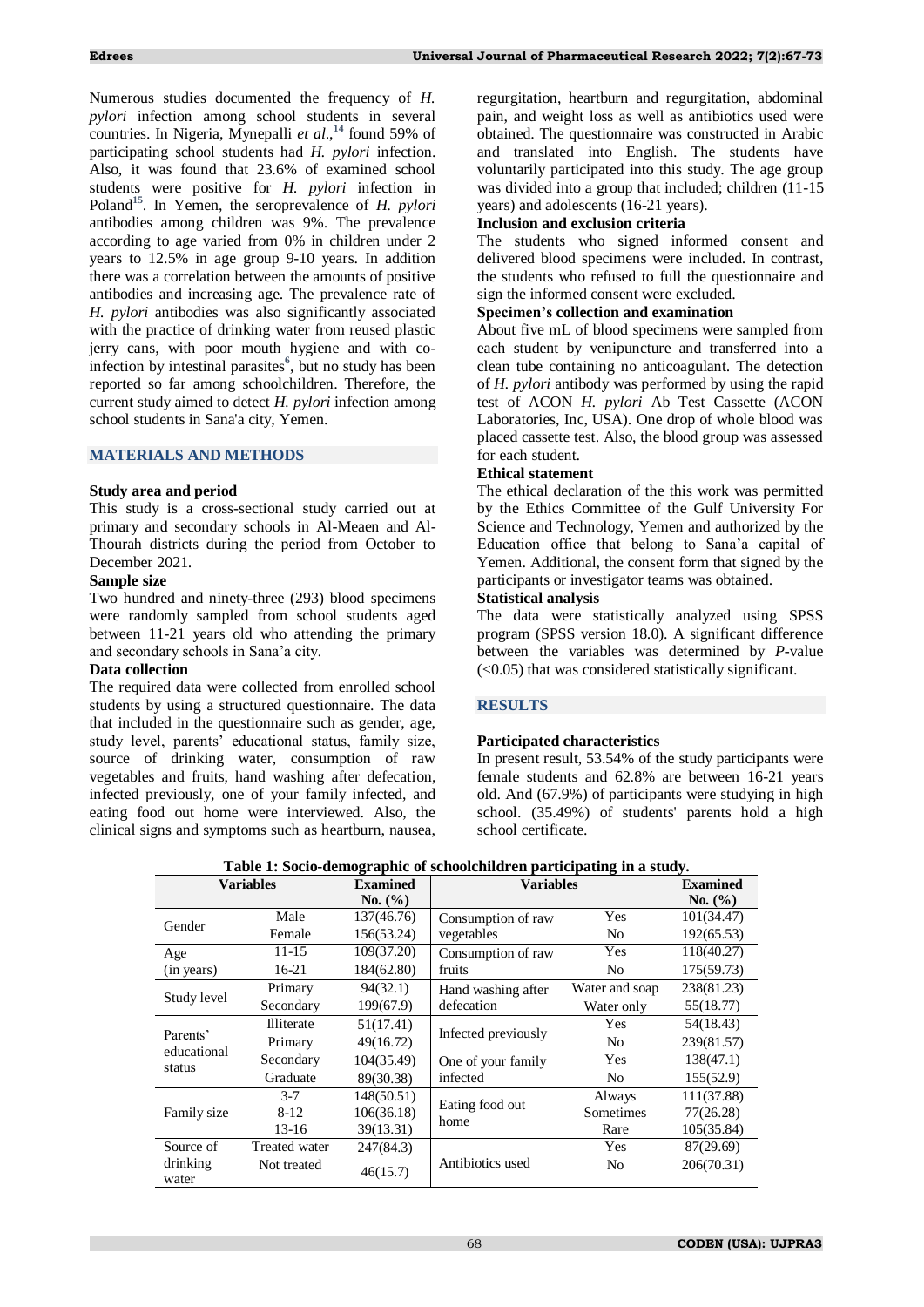| Table 2: Clinical signs and symptoms |
|--------------------------------------|
| characterization.                    |

| UHAI AUUTI IZAUUII. |     |                      |  |  |  |
|---------------------|-----|----------------------|--|--|--|
| <b>Variables</b>    |     | No. examined $(\% )$ |  |  |  |
| Hearthurn           | Yes | 142 (48.46)          |  |  |  |
|                     | No  | 151(51.54)           |  |  |  |
|                     | Yes | 133(45.39)           |  |  |  |
| Nausea              | No  | 160(54.61)           |  |  |  |
|                     | Yes | 90(30.72)            |  |  |  |
| Regurgitation       | No  | 203(69.28)           |  |  |  |
| Hearthurn and       | Yes | 134(45.73)           |  |  |  |
| regurgitation       | No  | 159(54.27)           |  |  |  |
| Abdominal           | Yes | 141(48.12)           |  |  |  |
| pain                | No  | 152(51.88)           |  |  |  |
|                     | Yes | 98(33.45)            |  |  |  |
| Weight loss         | No  | 195(66.55)           |  |  |  |

Also, 50.51% are living with family sizes between 3-7 individuals and drinking treated water (84.3%) as well as consuming unwashed vegetables (65.53%) and fruits (59.73%). In addition, 81.23% are washing their hands after defecation and didn't infect previously (81.57%). And no one of their family infected (52.9%), always eating food out home, and didn't use antibiotics (70.31%) as summarized in Table (1). Table 2 shows that most of the specimens were collected the students did not suffer from clinical signs and symptoms such as heartburn, nausea, regurgitation, heartburn and regurgitation, abdominal pain, and weight loss.

### **Seroprevalence of** *H. pylori* **antibodies**

The present result showed that the sero-prevalence of *H. pylori* antibody was 82(27.99%) reported among participating students. While 211(72.01%) specimens were negative for *H. pylori* antibody (Figure 1).



**Figure 1: Seroprevalence of** *H. pylori* **antibody.**

# **Seroprevalence of** *H. pylori* **and its associated risk factors**

The existing finding revealed that male students had a higher rate (29.25%) of *H. pylori* antibodies than females with a statistically non-significant difference  $(P=0.221)$ . The result according to the age, the age group of 16-21 years had the highest *H. pylori* antibodies with 33.69% when compared to age group of 11-15 years with 18.34% with a statistically significant difference (*P*=0.031).

| <b>Variables</b>     |                   | <b>Examined</b><br>No. $(\% )$ | <b>Infected</b><br>No. (%) | $P$ value |  |
|----------------------|-------------------|--------------------------------|----------------------------|-----------|--|
| Gender               | Male              | 137(46.76)                     | 43(29.25)                  | 0.221     |  |
|                      | Female            | 156(53.24)                     | 39(25)                     |           |  |
| Age                  | $11 - 15$         | 109(37.20)                     | 20(18.34)                  | 0.031     |  |
| (in years)           | $16-21$           | 184(62.80)                     | 62(33.69)                  |           |  |
| Study level          | Primary           | 94(32.1)                       | 19(20.21)                  | 0.042     |  |
|                      | Secondary         | 199(67.9)                      | 63(31.66)                  |           |  |
|                      | <b>Illiterate</b> | 51(17.41)                      | 11(21.57)                  |           |  |
| Parents' educational | Primary           | 49(16.72)                      | 15(30.61)                  | 0.307     |  |
| status               | Secondary         | 104(35.49)                     | 28(26.92)                  |           |  |
|                      | Graduate          | 89(30.38)                      | 28(31.46)                  |           |  |
| Family size          | $3 - 7$           | 148(50.51)                     | 45(30.40)                  |           |  |
|                      | $8 - 12$          | 106(36.18)                     | 30(28.30)                  | 0.436     |  |
|                      | $13-16$           | 39(13.31)                      | 7(17.95)                   |           |  |
| Source of drinking   | Treated water     | 247(84.3)                      | 67(27.12)                  |           |  |
| water                | Not treated       | 46(15.7)                       | 15(32.61)                  | 0.449     |  |
| Consumption of raw   | Yes               | 101(34.47)                     | 29(28.71)                  | 0.841     |  |
| vegetables           | N <sub>o</sub>    | 192(65.53)                     | 53(27.60)                  |           |  |
| Consumption of raw   | Yes               | 118(40.27)                     | 36(30.51)                  |           |  |
| fruits               | N <sub>o</sub>    | 175(59.73)                     | 46(26.28)                  | 0.431     |  |
| Hand washing after   | Water and soap    | 238(81.23)                     | 70(29.41)                  |           |  |
| defecation           | Water only        | 55(18.77)                      | 12(21.82)                  | 0.260     |  |
| Infected previously  | Yes               | 54(18.43)                      | 14(25.92)                  |           |  |
|                      | No                | 239(81.57)                     | 68(28.45)                  | 0.710     |  |
| One of your family   | Yes               | 138(47.1)                      | 40(28.98)                  | 0.720     |  |
| infected             | N <sub>o</sub>    | 155(52.9)                      | 42(27.09)                  |           |  |
| Eating food out home | Always            | 111(37.88)                     | 35(31.53)                  |           |  |
|                      | Sometimes         | 77(26.28)                      | 25(32.47)                  | 0.087     |  |
|                      | Rare              | 105(35.84)                     | 22(20.95)                  |           |  |
| Antibiotics used     | Yes               | 87(29.69)                      | 22(25.28)                  |           |  |
|                      | N <sub>o</sub>    | 206(70.31)                     | 60(29.12)                  | 0.505     |  |

### **Table 3: Seroprevalence of** *H. pylori* **and according to associated risk factors.**

\* Significant statistics at *p*-value <0.05.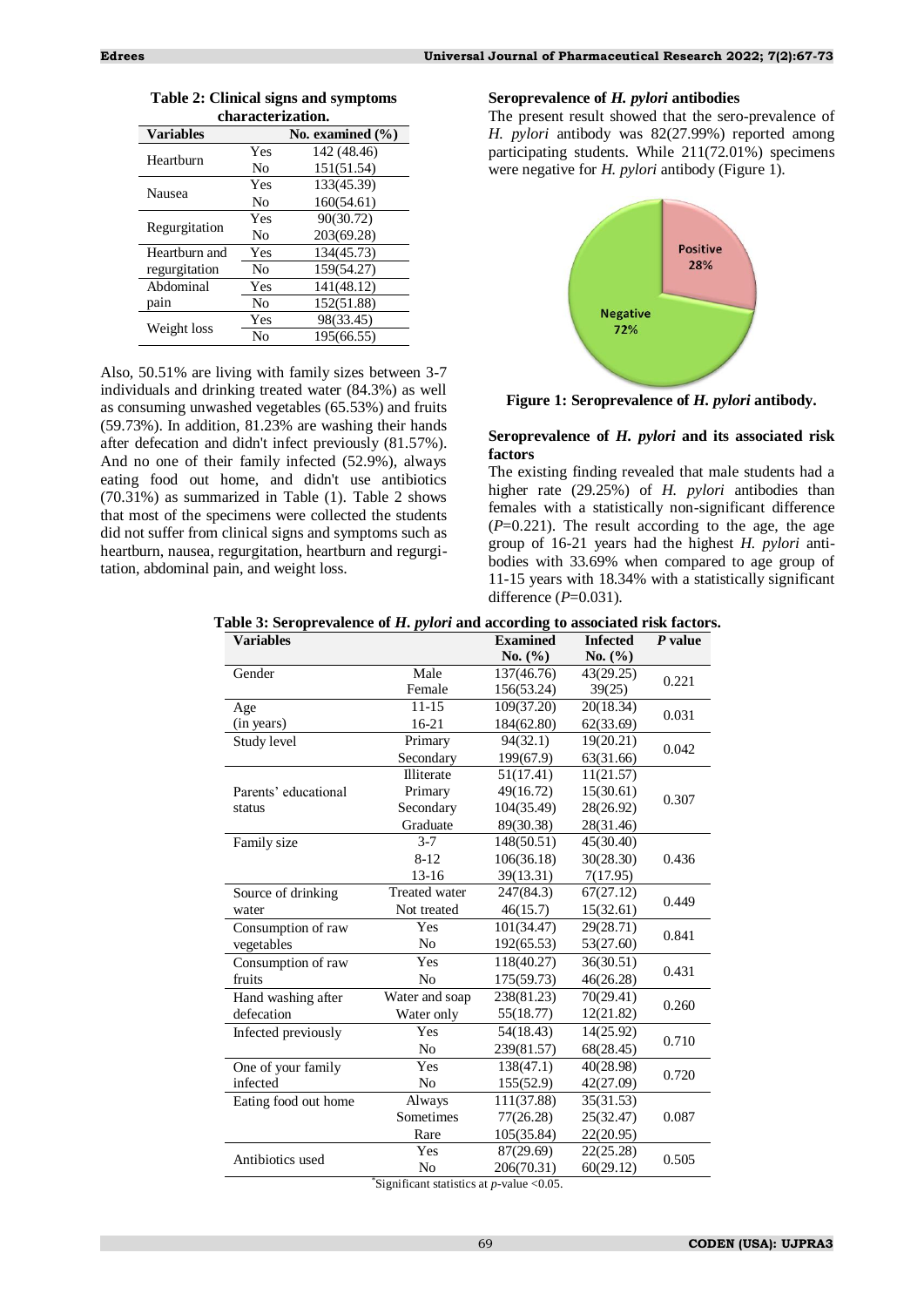| <b>Variables</b>                                                 |     | No. examined $(\% )$ | Infected No. $(\% )$ | P value |
|------------------------------------------------------------------|-----|----------------------|----------------------|---------|
| Hearthurn                                                        | Yes | 142 (48.46)          | 35(24.65)            | 0.218   |
|                                                                  | No  | 151(51.54)           | 47(31.13)            |         |
| Nausea                                                           | Yes | 133(45.39)           | 30(22.56)            | 0.059   |
|                                                                  | No  | 160(54.61)           | 52(32.5)             |         |
| Regurgitation                                                    | Yes | 90(30.72)            | 21(23.33)            | 0.239   |
|                                                                  | No  | 203(69.28)           | 61(30.05)            |         |
| Heartburn and                                                    | Yes | 134(45.73)           | 32(23.88)            | 0.152   |
| regurgitation                                                    | No  | 159(54.27)           | 50(31.45)            |         |
| Abdominal pain                                                   | Yes | 141(48.12)           | 39(27.66)            | 0.905   |
|                                                                  | No  | 152(51.88)           | 43(28.29)            |         |
| Weight loss                                                      | Yes | 98(33.45)            | 29(29.59)            | 0.666   |
|                                                                  | No  | 195(66.55)           | 52(26.67)            |         |
| Significant statistics at <i>n</i> -value $\langle 0.05 \rangle$ |     |                      |                      |         |

51gn11c nt statistics at  $p$ -value <0.05.

Also, it was detected that students attending secondary schools (31.66%) and whose parents graduated from university (31.46%) were more infected by *H. pylori* bacterium. Regarding family size, these findings showed that a higher rate of *H. pylori* antibodies was recorded among a small number of family sizes (3-7) at 50.51% (Table 3). However, a higher rate of seroprevalence of *H. pylori* antibodies was recorded among students who drank untreated water (32.61%), consuming of unwashed vegetables (28.71%) and fruits (30.51%), washed their hands after defecation with water and soap (29.41%), not infected previously (28.45%), one of their family infected (28.98%), sometimes eating out of home (32.47%), and didn't use of antibiotics (29.12%) (Table 3). Table 4 shows that the seroprevalence of *H. pylori* antibodies was higher among students who did not suffer from heartburn (31.13%), nausea (32.5%), regurgitation (30.05%), heartburn and regurgitation (31.45%), and abdominal pain (28.29%) with non-statistical differences (*P*  $>0.05$ ). In contrast, the student with weight loss had more prevalence rate of *H. pylori* antibodies at 29.59%.In the present result regarding the blood group, it was noticed that the higher rate of *H. pylori* antibodies was 30.43% recorded among students who had blood group (O) as listed in Table 5.

**Table 5: Seroprevelance of** *H. pylori* **antibodies in relation to blood group.**

| <b>Blood</b>                                         | No. examined  | Infected No.  |       |  |
|------------------------------------------------------|---------------|---------------|-------|--|
| group                                                | $\frac{1}{2}$ | $\frac{9}{6}$ | value |  |
| A                                                    | 120           | 33(27.5)      |       |  |
|                                                      | 138           | 42(30.43)     | 0.287 |  |
| B                                                    | 29            | 6(20.69)      |       |  |
| ΑB                                                   |               | 1(16.67)      |       |  |
| $^{\circ}$ Cianificant statistics at a value $>0.05$ |               |               |       |  |

\* Significant statistics at *p*-value <0.05.

### **DISCUSSION**

The current study showed that the overall positive prevalence of *H. pylori* antibodies was 27.99% among school students. This is consistent with studies reporting the prevalence of *H. pylori* antibodies among schoolchildren in the city of Makkah, Saudi Arabia  $(27.4\%)$ <sup>[16](#page-5-3)</sup>, as well as in southwestern Uganda (24.3) %)**[17](#page-5-4)**, and in Gruziadz, Poland (23.6%)**[15](#page-5-2)** . However, the lower rate of *H. pylori* antibodies was recorded in the Sana'a city  $(9\%)^6$ [,](#page-4-5) in Taiwan  $(15.1\%)^{18}$  $(15.1\%)^{18}$  $(15.1\%)^{18}$ , and in East of Sudan  $(21.8\%)^{19}$  $(21.8\%)^{19}$  $(21.8\%)^{19}$ . In contrast, the higher rate was reported in Yemen at 43.9% in Sana'a<sup>[20](#page-5-7)</sup>, 68% in Hodeidah<sup>[21](#page-5-8)</sup>, 75.8% in Dhamar<sup>[22](#page-5-9)</sup>, and 55.8% in Iraq<sup>[23](#page-5-10)</sup>. This result found that male students had a higher rate of *H. pylori* antibodies than females and were not statistically significant (*P*=0.221). This finding is similar to a report by Abbas *et al.*,<sup>[19](#page-5-6)</sup>. In contrast, this finding is not constant with several reports that showed that female students had a higher rate of *H. pylori* infection**[21,](#page-5-8)[22](#page-5-9)** . These findings indicate that the higher rate was found among male students might be referred to activities performed outdoor which make them more exposed to potential external sources

of *H. pylori* through eating contaminated foods due to fast food retailers or street vendors with inadequate hygienic practices. The present work indicated a high rate of *H. pylori* antibodies in the age groups of 16-21 years with insignificant differences (*P*=0.031). In similar study was conducted in Hadhramout, Yemen by Bin-Hameed and Barajas[h](#page-4-8)<sup>9</sup> who noticed the older age group had a higher rate of *H. pylori* antibodies. Also, Mehata *et al.*, $^{24}$  $^{24}$  $^{24}$  revealed that the highest rate of *H. pylori* infection was reported among age group 15-19 years old. In the present finding, it was found that the students with secondary school education level were more positive for *H. pylori* antibodies and significant association. A study by Bin-Hameed and Barajas[h](#page-4-8)<sup>9</sup> revealed that the participated students educated at primary and high schools account for the majority of the positive results for *H. pylori* and there were non-statistical significant difference.

This work found that students whose parents graduated from the university were more infected by *H. pylori* bacterium and this is in agreement with the study by Mynepalli *et al*., **[14](#page-5-1)** . The high rate of *H. pylori* prevalence indicates that the education level did not influence the decrease in the transmission of pathogenic microorganisms in Yemen. Also, some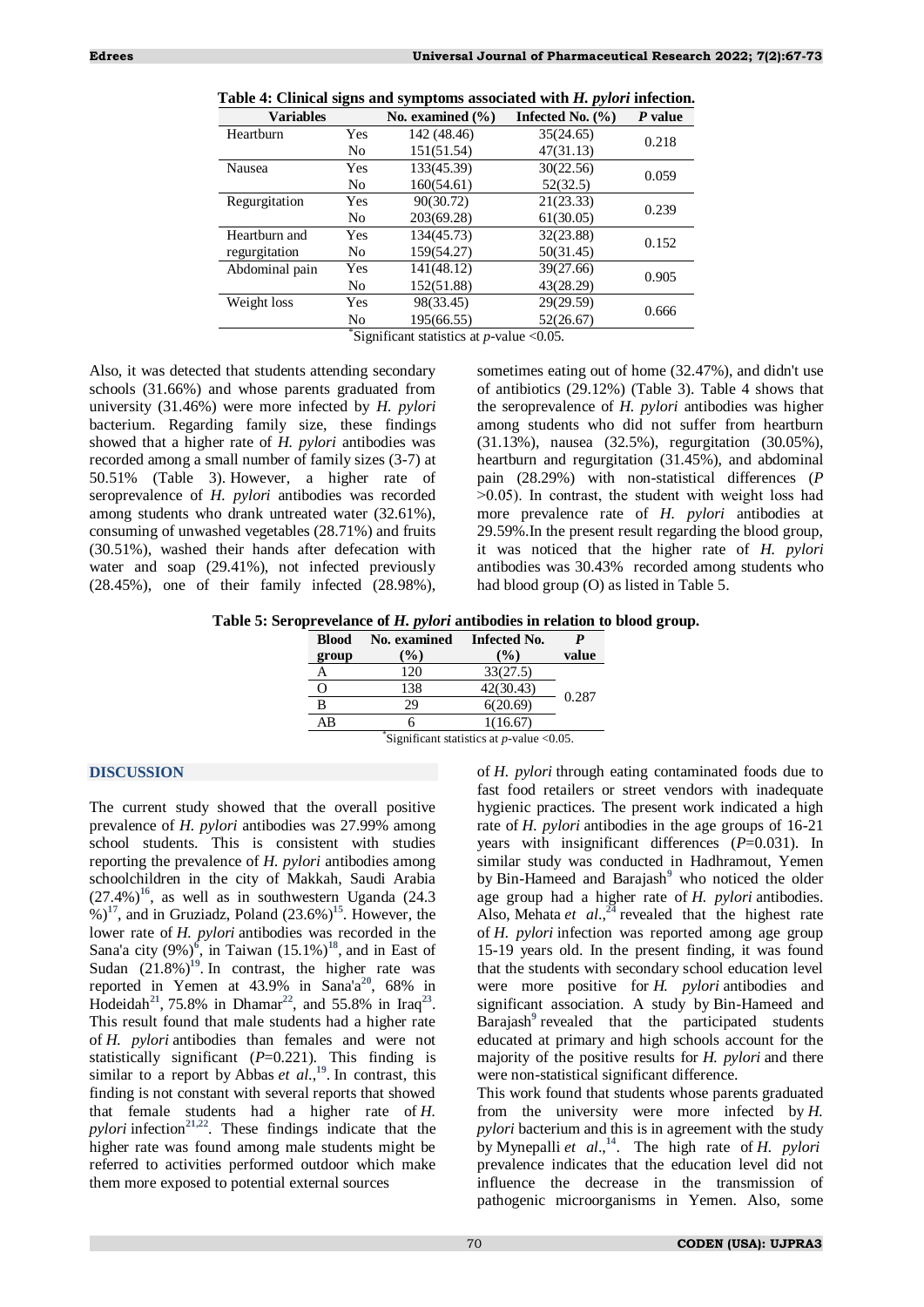reports mentioned that most individuals educated at the university level may lack awareness of the way pathogens are spread and transmitted<sup>[25,](#page-5-12)[26](#page-5-13)</sup>. With respect to family size, in current result findings revealed that the small-sized families number of family sizes (3-7 persons) were shown to have higher *H. pylori* antibodies with a non-statistical difference. This result is different than most of the reports carried out in different countries that proved that a large family size is more acceptable for the acquisition of *H. pylori* infection but didn't play an important role in *H. pylori* transmission between family individuals**[27,](#page-5-14)[28](#page-5-15)** .

The highest rate of *H. pylori* antibodies in the present study was observed among students who drank untreated water, consuming of unwashed vegetables and fruits, and washed their hands after defecation with water and soap, and there was no statistically significant difference. The results of this study are supported by Abebaw *et al*., **[28](#page-5-15)** and Mynepalli *et al*., **[14](#page-5-1)** .

Yemen is a developing country where more than 90% of households lack the use of a safe water supply. They depend on obtaining water from surface rivers and water tanks which are available to everyone and more potentially contaminated by pathogenic microorganisms**[29,](#page-5-16)[30](#page-5-17)**. Consumption of raw vegetables plays an important role in transmitting pathogenic microorganisms in Yemen**[31](#page-5-18)[-33](#page-5-19)** . Most students who were positive for *H. pylori* antibodies in exiting work was not infected previously and one of their family infected as well as sometimes eating out of home and didn't use antibiotics with non-statistical significant differences. These results are consents with several reports conducted in different countries**[21,](#page-5-8)[22,](#page-5-9)[27](#page-5-14)** .

Some reports documented that the antibiotics used were observed to be a significant risk factor for *H. pylori* infection**[34](#page-5-20)[,35](#page-5-21)** . *H. pylori* resistance to antibiotics is an increasing trend due to the overuse and mistreatment worldwide of antibiotics, especially in developing countries, for the treatment of other infections**[36](#page-5-22)[-40](#page-5-23)** and resulting in falling success rates of *H. pylori* eradication and treatment<sup>[41](#page-5-24)[-44](#page-6-0)</sup>. The seroprevalence of *H. pylori* antibodies was higher among students who did not suffer from clinical signs and symptoms with non-significant differences and this result is similar to some studies**[9,](#page-4-8)[15,](#page-5-2)[43](#page-6-1)** . *H. pylori* infection in many children may be asymptomatic throughout life**[45,](#page-6-2)[46](#page-6-3)** . According to the blood group, the present result revealed that a higher rate of *H. pylori* antibodies was reported among students possessing blood group (O) with non-statistically significant differences. In similar, Al-Kadassy *et al*., **[21](#page-5-8)** found that the higher prevalence of *H. pylori* antibodies was among students with blood group (O) and nonsignificant differences.

# **LIMITATIONS**

The limitations of the present work are represented in the sample size collected from some schools due to limited resources and equipment as a result of the economic circumstances in Yemen. In addition, the lack of advancing diagnostic techniques capable of accurate diagnosis and expensive commercial kits.

### **CONCLUSION**

The higher seroprevalence of *H. pylori* antibodies among school students is considered a threat to the health of the population in the future if it is not controlled. So, applying of health awareness program among school students that will be enhancing their hygienic practices as well as improve the water and sanitation system might decrease the risk of prevalence of *H. pylori* bacterium among schoolchildren in Yemen.

## **CONFLICT OF INTEREST**

The author declares that this article's content has no conflict of interest.

### **ACKNOWLEDGEMENTS**

The author thanks participating researchers; Abdulaziz Alshafli, Abdullah Shamsan, Afrah Al-Zain, Ismail Faydi, Najeba Al-Aqyadi, Ola'a Al Qobati, Saba Sarya, Shaima Al-Absi, and Soraya Alaoui for their help in collecting the specimens and data. Also, author would like to thank the Yemen and Gulf University for Science and Technology staff for their substantial help.

### **REFERENCES**

- <span id="page-4-0"></span>1. Rossi-Aguiar SVP, Navarro-Rodriguez T, Mattar R, *et al*. Oral cavity is not a reservoir for *Helicobacter pylori* in infected patients with functional dyspepsia. Oral Microbiol Immunol 2009; 24(3): 255-259. *<https://doi.org/10.1111/j.1399-302X.2008.00491.x>*
- 
- <span id="page-4-1"></span>2. Brown LM. Helicobacter pylori: Epidemiology and routes of transmission. Epidemiol Rev 2000; 22 (2):283–297. *<https://doi.org/10.1093/oxfordjournals.epirev.a018040>*
- <span id="page-4-2"></span>3. Salih BA. *Helicobacter pylori* infection in developing countries: The burden for how long? Saudi J Gastroenterol 2009; 15(3):201–207. *<https://doi.org/10.4103/1319-3767.54743>*
- <span id="page-4-3"></span>4. Ferlay J, Shin HR, Bray F, *et al*. Estimates of worldwide burden of cancer in 2008: GLOBOCAN 2008. Int J Cancer 2010; 127: 2893-2917. *<https://doi.org/10.1002/ijc.25516>*
- <span id="page-4-4"></span>5. Franceschi F, Annalisa T, Teresa DR, *et al*. Role of *Helicobacter pylori* infection on nutrition and metabolism. World J Gastroenterol 2014; 20(36):12809–12817. *<https://doi.org/10.3748/wjg.v20.i36.12809>*
- <span id="page-4-5"></span>6. Al-Shamahy HA. Seroprevalence of *Helicobacter pylori*  among children in Sana'a, Yemen. Ann Saudi Med 2005; 25(4):299-303.*<https://doi.org/10.5144/0256-4947.2005.299>*
- <span id="page-4-6"></span>7. Chi H, Bair MJ, Wu MS, *et al*. Prevalence of *Helicobacter pylori* infection in high-school students on Lanyu Island, Taiwan: Risk factor analysis and effect on growth. J Formos Med Assoc 2009; 108(12): 929-936. *[https://doi.org/10.1016/S0929-6646\(10\)60005-8](https://doi.org/10.1016/S0929-6646(10)60005-8)*
- <span id="page-4-7"></span>8. Tsongo L, Nakavuma J, Mugasa C, Kamalha E. *Helicobacter pylori* among patients with symptoms of gastro-duodenal ulcer disease in rural Uganda. Infect Ecol Epidemiol 2015; 5(1): Article ID26785. *<https://doi.org/10.3402/iee.v5.26785>*
- <span id="page-4-8"></span>9. Bin-Hameed EA, Barajash HM. Screening for the prevalence of *Helicobacter pylori* infection among dyspeptic patients using simple fecal antigen and serum antibody diagnostic methods at Mukalla city hospitals, Hadhramout, Yemen. Afr J Microbiol Res 2021; 15(6): 325-333. *<https://doi.org/10.5897/AJMR2020.9413>*
- 10. Edrees HW, Anbar AA. Prevalence and antibacterial susceptibility of bacterial uropathogens isolated from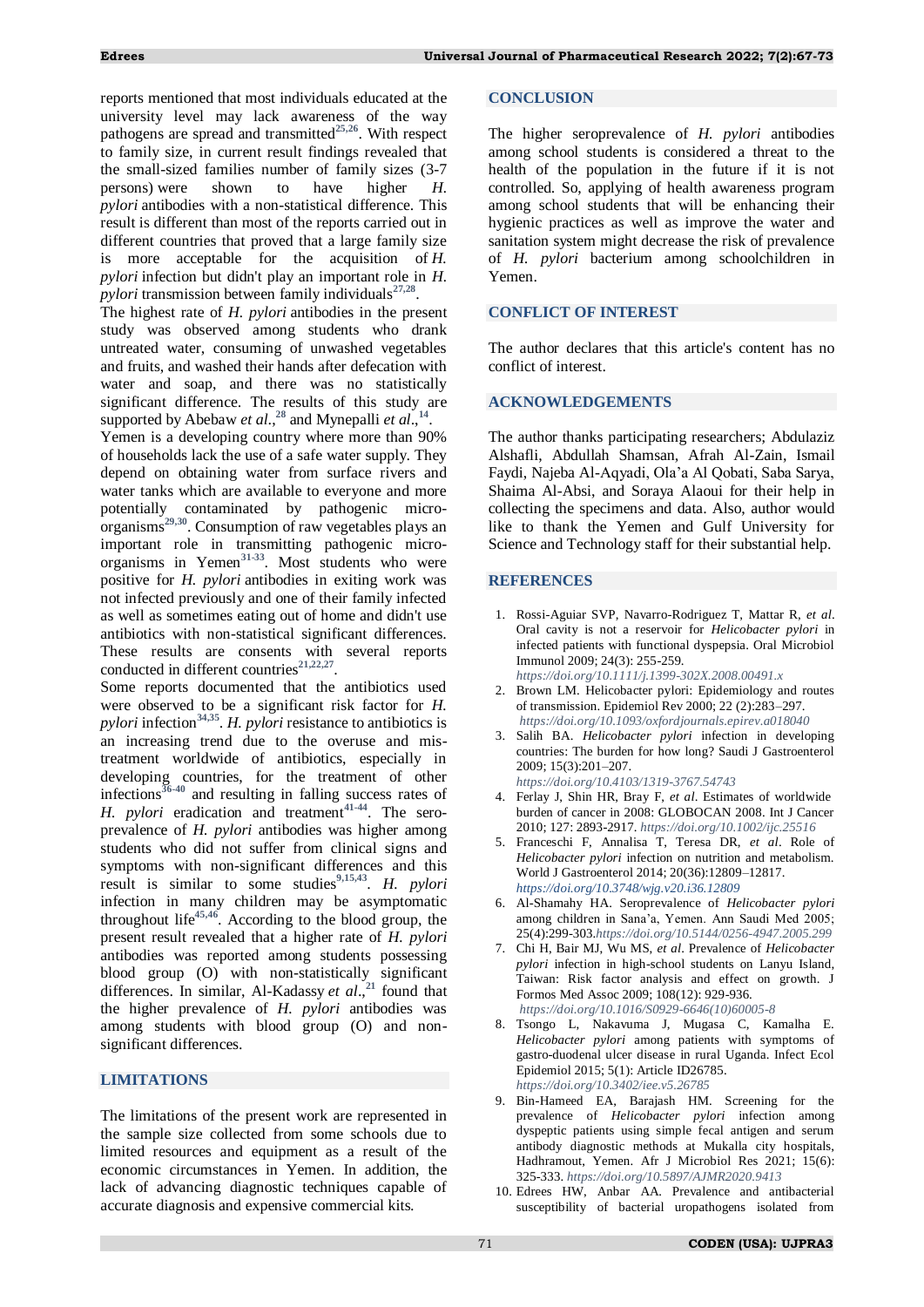<span id="page-5-2"></span>pregnant women in Sana'a, Yemen. PSM Biol Res 2020; 5(4): 157-165.

- 11. Alhlale MF, Humaid A, Saleh AH, Alsweedi KS, Edrees WH. Effect of most common antibiotics against bacteria isolated from surgical wounds in Aden governorate hospitals, Yemen. Universal J Pharm Res 2020; 5(1): 21-24. *<https://doi.org/10.22270/ujpr.v5i1.358>*
- 12. Edrees WH, Mogalli NM, Alabdaly KW. Assessment of some clinical and laboratory profiles among dengue fever patients in Hajjah government, Yemen. Universal J Pharm Res 2021; 6(2):38-41.

*<https://doi.org/10.22270/ujpr.v6i2.571>*

- <span id="page-5-0"></span>13. Alhlale FM, Saleh HA, Alsweedi SK, Edrees HW. The inhibitory effect of Euphorbia hirta extracts against some wound bacteria isolated from Yemeni patients. COPS 2019; 3(2): 780-786.
- <span id="page-5-1"></span>14. Mynepalli SM, Maureen O, Mumuni A. Prevalence of *Helicobacter pylori* and hygiene practices among public secondary school students in Ikeja local government area, Lagos, Nigeria. Health 2014; 6: 250-258. *[http://dx.doi.org/10.4236/health.2014.64037](https://doi.org/10.4236/health.2014.64037)*
- 15. Szaflarska-Popławska A, Soroczyńska-Wrzyszcz A. Prevalence of *Helicobacter pylori* infection among junior high school students in Grudziadz, Poland. Helicobacter 2018; e12552. *<https://doi.org/10.1111/>*
- <span id="page-5-3"></span>16. Telmesani AM. Helicobacter Pylori: Prevalence and relationship with abdominal pain in school children in Makkah City, western Saudi Arabia. Saudi J Gastroenterol 2009; 15(2): 100-103.

*<https://doi.org/10.4103/1319-3767.45359>*

- <span id="page-5-4"></span>17. Aitila P, Mutyaba N, Okeny S, Kasule MN, *et al*. Prevalence and risk factors of *Helicobacter pylori* infection among children aged 1 to 15 years at Holy Innocents children's hospital, Mbarara, South Western Uganda. J Tropic Medicine 2015; ID 9303072. *<https://doi.org/10.1155/2019/9303072>*
- <span id="page-5-5"></span>18. Lin B-D, Lin B-J, Chen YC, Chen C-S, Chen K-W. Seroprevalence of *Helicobacter pylori* infection among schoolchildren and teachers in Taiwan. Blackwell Publishing Ltd, Helicobacter 2007; 12: 258–264. *<https://doi.org/10.1111/j.1523-5378.2007.00496.x>*
- <span id="page-5-6"></span>19. Abbas M, Sharif FA, Osman MS, Osman MA, *et al*. Prevalence and associated symptoms of *Helicobacter pylori*  infection among schoolchildren in Kassala State, East of Sudan. Interdiscip Perspect Infect Dis 2018, Article ID 4325752. *<https://doi.org/10.1155/2018/4325752>*
- <span id="page-5-7"></span>20. Alyahawi A, Ali Alkaf A, Alzaghrori S. Prevalence of *Helicobacter pylori* among asymptomatic populations in Sana'a, Yemen. Universal J Pharm Res 2018; 3(3): 30-34. *<https://doi.org/10.22270/ujpr.v3i3.163>*
- <span id="page-5-8"></span>21. Al-Kadassy AM, Suhail MA, H. Baraheem OH. The prevalence of *Helicobacter pylori* infection among medical sciences' students of Hodeidah University-Republic of Yemen. Bull HIPH. 2013; 43(1):121-126. *<https://doi.org/10.21608/JHIPH.2013.19998>*
- <span id="page-5-9"></span>22. Al-Badaii F, Bajah K, Ahmed S, Al-Ameri H, *et al*. Prevalence of *Helicobacter pylori* infection and associated risk factors among schoolchildren at Dhamar City, Yemen. Int J Sci Res Biol Sci 2021; 8(6): 16-22.
- <span id="page-5-10"></span>23. Hussen BM, Qader SS, Ahmed HF, Ahmed SH. The prevalence of *Helicobacter pylori* among university students in Iraq. Indian J Sci Tech 2013; 6(8): 5019-5023. *<https://doi.org/10.17485/ijst/2013/v6i8.4>*
- <span id="page-5-11"></span>24. Mehata S, Parajuli KR, Pant ND, *et al*. Prevalence and correlates of *Helicobacter pylori* infection among underfive children, adolescent and non-pregnant women in Nepal: Further analysis of Nepal national micronutrient status survey 2016. PLoS Negl Trop Dis 2021; 15(6): e0009510. *<https://doi.org/10.1371/journal.pntd.0009510>*
- <span id="page-5-12"></span>25. Edrees WH, Al-Asbahi AA, Al-Shehari WA, Qasem EA. Vulvovaginal candidiasis prevalence among pregnant women in different hospitals in Ibb, Yemen. Universal J Pharm Res 2020; 5(4):1-5. *<https://doi.org/10.22270/ujpr.v5i4.431>*
- <span id="page-5-13"></span>26. Abdullah QY, Al-Helali MF, Al-Mahbashi A, Qaaed ST, Edrees WH. Seroprevalence of dengue fever virus among suspected patients in Taiz Governorate-Yemen. Universal J Pharm Res 2020; 5(5):21-26. *<https://doi.org/10.22270/ujpr.v5i5.482>*
- <span id="page-5-14"></span>27. Herbarth O, Krumbiegel P, Fritz GJ, *et al*. *Helicobacter pylori* prevalence and risk factors among school beginners in a German urban centre and its rural county. Environ Health Perspect 2001; 109: 573-577. *<https://doi.org/10.1289/ehp.01109573>*
- <span id="page-5-15"></span>28. Abebaw W, Kibret M, Abera B. Prevalence and risk factors of H. pylori from dyspeptic patients in Northwest Ethiopia: A hospital based cross-sectional study. Asian Pac J Cancer Prev 2014; 15(11): 4459-4463. *<https://doi.org/10.7314/APJCP.2014.15.11.4459>*
- <span id="page-5-16"></span>29. Edrees WH. Antibacterial susceptibility and Sider honey activity against isolated bacteria from wound patients attending at Al-Gmohori hospital in Hajja City, Yemen. Al-Razi Univ J Med Sci 2021; 5 (2):1-8. *<https://doi.org/10.51610/rujms5.2.2021.108>*
- <span id="page-5-17"></span>30. Banafa AM, Edrees WH, Al-Falahi GH, Al-Shehari WA. Prevalence of hepatitis B surface antigen among orphans children living in orphanage in Sana'a city, Yemen. PSM Microbiol 2022; 7(1): 19-26.
- <span id="page-5-18"></span>31. Qasem EA, Edrees WH, Al-Shehari WA, Alshahethi MA. Frequency of intestinal parasitic infections among schoolchildren in Ibb city-Yemen. Universal J Pharm Res 2020; 5(2):42-46. h*[ttps://doi.org/10.22270/ujpr.v5i2.388](https://doi.org/10.22270/ujpr.v5i2.388)*
- 32. Edrees WH, Alshahethi MA, Alariqi RR, *et al*. Detection of intestinal parasites of some fresh vegetables and their consumers in Sana'a City, Yemen. Al-Razi Univ J Med Sci 2021; 5 (2):19-25. *<https://doi.org/10.51610/rujms5.2.2021.112>*
- <span id="page-5-19"></span>33. Alshahethi MA, Edrees WH, Mogalli NM, Al-Halani AA, Al-Shehari WA, Reem A. Distribution and risk factors for Giardia lamblia among children at Amran governorate, Yemen. Universal J Pharm Res 2020; 5(3):34-37. *<https://doi.org/10.22270/ujpr.v5i3.413>*
- <span id="page-5-20"></span>34. Moharram ASS, Alqady A, Alhetary AA. Prevalence of *Helicobacter pylori* among gastritis patients in Sana'a, Yemen. Int J Curr Microbiol App Sci 2015; 4(3):769-778.
- <span id="page-5-21"></span>35. Nguyen TH, Phan TB, Nguyen VB, *et al*. Prevalence and risk factors of *Helicobacter pylori* infection in Muong children in Vietnam. Annals Clin Lab Res 2017; 5(1). *[https://doi.org/10.21767/2386-5180.1000159](https://doi.org/10.21767/2386-5180.1000159���)*
- <span id="page-5-22"></span>36. Al-Khawlany RS, Edrees WH, *et al*. Prevalence of methicillin-resistant *Staphylococcus aureus* and antibacterial susceptibility among patients with skin and soft tissue infection at Ibb city, Yemen. PSM Microbiol 2021: 6(1): 1-11.
- 37. Edrees WH, Banafa AM. Antibacterial susceptibility of isolated bacteria from wound infection patients presenting at some government hospitals at Sana'a city, Yemen. Al-Razi Univ J Med Sci 2021; 5(1): 1-13. *<https://doi.org/10.51610/rujms5.1.2021.99>*
- 38. Al-Haik MW, Al-Haddad MA, Al-Kaf GA, Edrees HW. Antimicrobial activities for hadhrami honey on growth of some pathogenic bacteria. Universal J Pharm Res 2017: 2(6), 7-12. *[https://doi.org/10.22270/ujpr.v2i6.R2](https://doi.org/10.22270/ujpr.v2i6.R2�)*
- 39. Edrees HW, Al-Awar SM. Bacterial contamination of mobile phones of medical laboratory workers at Sana'a city, Yemen and their antimicrobial susceptibility. J Pharm Pharmacog Res 2020; 8 (6): 591-599.
- <span id="page-5-23"></span>40. Edrees WH, Anbar AM. Prevalence and antibiotic susceptibility of Streptococcus pyogenes isolated from schoolchildren in Sana'a city, Yemen. PSM Vet Res 2021;  $6(2): 22-30.$
- <span id="page-5-24"></span>41. Mégraud F. Current recommendations for *Helicobacter pylori* therapies in a world of evolving resistance. Gut Microbes 2013; 4(6):541-548. *[https://doi.org/10.4161/gmic.25930](https://doi.org/10.4161/gmic.25930�)*
- 42. Suzuki S, Esaki M, Kusano C, Ikehara H, Gotoda T. Development of *Helicobacter pylori* treatment: How do we